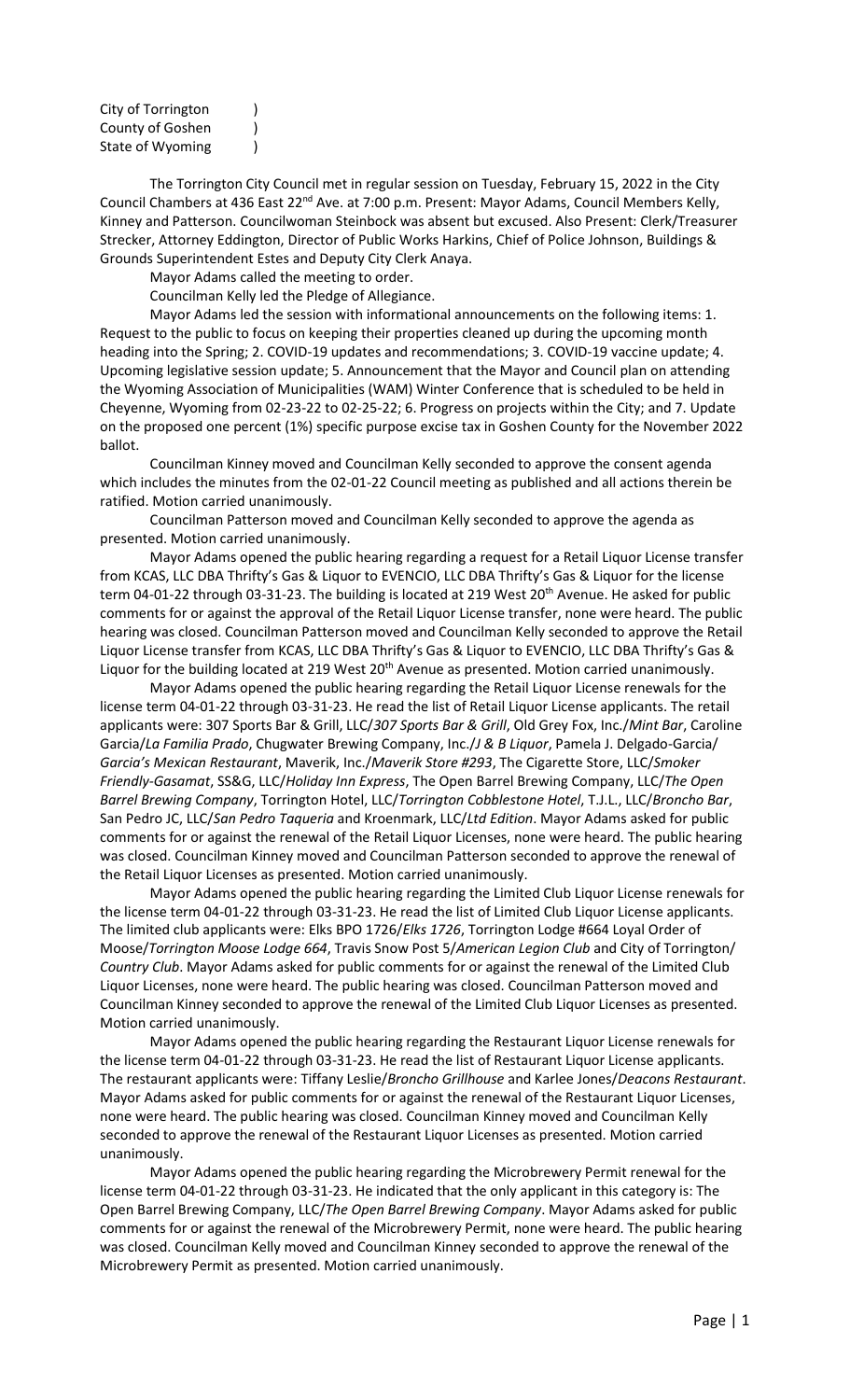Director of Public Works (DPW) Harkins presented for approval an Agreement for Professional Services with AVI Professional Corporation. He stated that the agreement is to retain AVI of Cheyenne, Wyoming for the FY22 – Electrical Inventory Project in the amount of \$65,030.12 and reserve \$13,000.00 (20%) for contingency for a project total of \$78,030.12. DPW Harkins indicated that the project consists of a GPS/GIS inventory of all electrical assets within the City of Torrington's electrical distribution system. He commented that the specific assets to be inventoried include power poles, transformers (both pole mounted and pad mounted), guy wire anchor points, street lights, substations, regulators and capacitors. Councilman Kinney moved and Councilman Patterson seconded to approve the Agreement for Professional Services with AVI Professional Corporation for the FY22 – Electrical Inventory Project in the amount of \$65,030.12 and reserve \$13,000.00 (20%) for contingency for a project total of \$78,030.12 as presented. Motion carried unanimously.

Director of Public Works (DPW) Harkins presented the bid results for the FY 2023 Chip Seal Placement Project. He stated that staff recommends awarding the bid to Topkote, Inc. of Yankton, South Dakota in the amount of \$168,914.58 and reserve \$34,965.42 (17.2%) for contingency for a project total of \$203,880.00. DPW Harkins indicated that a chip seal project was not completed last year, therefore this project is significantly larger than the typical annual project that is generally completed. He commented that the project consists of applying chip seal and fog coat to the following City streets for pavement preservation: East P Street, East 20<sup>th</sup> Avenue, Lupine Drive and East 28<sup>th</sup> Avenue. Councilman Patterson moved and Councilman Kelly seconded to award the bid to Topkote, Inc. of Yankton, South Dakota in the amount of \$168,914.58 and reserve \$34,965.42 (17.2%) for contingency for a project total of \$203,880.00 as presented. Motion carried unanimously.

Attorney Eddington read by title AN ORDINANCE ANNEXING WITHIN THE CORPORATE LIMITS OF THE CITY OF TORRINGTON, WYOMING, REAL PROPERTY TO BE KNOWN AS THE WEST AIRPORT ADDITION. Councilman Kelly moved and Councilman Kinney seconded to approve Ordinance No. 1254 as presented on third reading. Motion carried unanimously.

The bills from 02-02-22 to 02-15-22 were presented for payment. Councilman Patterson moved and Councilman Kinney seconded to approve the bills for payment as presented. Motion carried unanimously.

Mayor Adams asked for public comments, questions or concerns. None were heard. Councilman Kinney moved and Councilman Patterson seconded that there being no further

business to come before the Mayor and Council to adjourn at 7:38 p.m. Motion carried unanimously. The following bills were approved for payment: 72815 CIRCUIT COURT OF GOSHEN CO payroll

withholding 84.82;72816 CITY OF TORRINGTON payroll withholding 656.78;72817 DENT, DAVID A. Golf Pro Payable 78.33;72818 FAMILY SUPPORT REGISTRY payroll withholding 217.82;72819 GOSHEN CO DISTRICT COURT CLERK payroll withholding 100.00;72820 GREAT-WEST TRUST CO LLC payroll withholding 1325.00;72821 NEW YORK LIFE payroll withholding 359.37;72822 WASHINGTON NATIONAL INSURANCE CO payroll withholding 32.70;72823 CENTURYLINK TVFD phone/data line 289.08;72824 WYRULEC CO Landfill Electric 491.28;72825 WATER ENVIRONMENT FEDERATION Wastewater Treatment Fundamentals II Training 111.00;72826 DRAKE, JESSICA deposit refund 32.79;72827 Void;72828 QUINTANA, ALICE refund-proof of rabies vaccination 50.00;72829 NGUYEN, THU HUU deposit refund 77.94;72830 RICHINS, CORY credit refund 134.54;72831 TORRINGTON SAGE APT deposit refund 45.58; 72832 21ST CENTURY EQUIPMENT LLC filters,filter element,repair hyd hose 624.32;72833 ARROW ELECTRIC OF TORRINGTON work done-new addition at Waggin' Tails 700.00;72834 ACCUSCREEN MOBILE DRUG TESTING SERVICES rapid screen drug test 28.00;72835 A LIFETIME OF CARE TREE SERVICE LLC trim/remove cottonwoods-golf course 2550.00;72836 ALLDATA repair series/auto info systemannual subscription 1500.00;72837 ALTEC INDUSTRIES INC. coupler/nipple set,hydraulics,filters, inspections,testing 2239.49;72838 BIVENS CONSTRUCTION INC. Ridge Road Repair-retainage 47613.20; 72839 BROWN CO blades,chain saw fuel,fuel gauge,filter,elements,chain 923.71;72840 CASELLE INC. contract support & maint 1990.00;72841 CENTURY LUMBER CENTER couplings,air valve,adapters, sanitary tee,casters,paint brushes,dryer duct,roller cover,outlet plate,outlet,angle stp,sealer,primer, drywall screws,pan combo,cdx,plastic liner,elbows,studs,plywood,vent hood,waterfall edge countertop, wrap fixtures,p-trap,flanges,silicone,returns,door stops,entry locks,chip brushes,inside/outside corners, caps,dividers,caulk,clamp connectors,strip light,shower hose,paint,wheeled trash can 2531.94;72842 CENTURY LUMBER CENTER bulbs,screws,shields,spray paint,batteries,exterior paint,welded steel,mesh wire shelf,threaded rod,fasteners,tarps,utility hooks,cleaner,power sprayer,dish soap,degreaser,marking paint,brass lock/door reinforcer,disc magnets,door stop,shower curtain/liner,grout,blue pex pipe,male adapters,pex tee 355.08;72843 CITY OF TORRINGTON recording fees,meal reimb 80.59;72844 CITY OF TORRINGTON c/o FIRST STATE BANK optional sales tax 89236.43;72845 CONNECTING POINT copier allinclusive service contracts 416.52;72846 CONTRACTORS MATERIALS INC. lens clean towelettes, jackhammer hose 106.00;72847 CULLIGAN WATER CONDITIONING OF TORRINGTON dispenser rentals, tubing,valves,filter,housing,big blue bracket 256.61;72848 CUMMINS SALES AND SERVICE planned generator maint 590.40;72849 DIVERSIFIED SERVICES INC. cleaning services 385.00;72850 DOOLEY OIL INC. def fluid 182.05;72851-72884 Void;72885 DSPN MEDIA AND CONSULTING LLC investigating infant/ child death training 125.00;72886 EDM INTERNATIONAL INC. UG Feeder Design & Bid/Budgetary